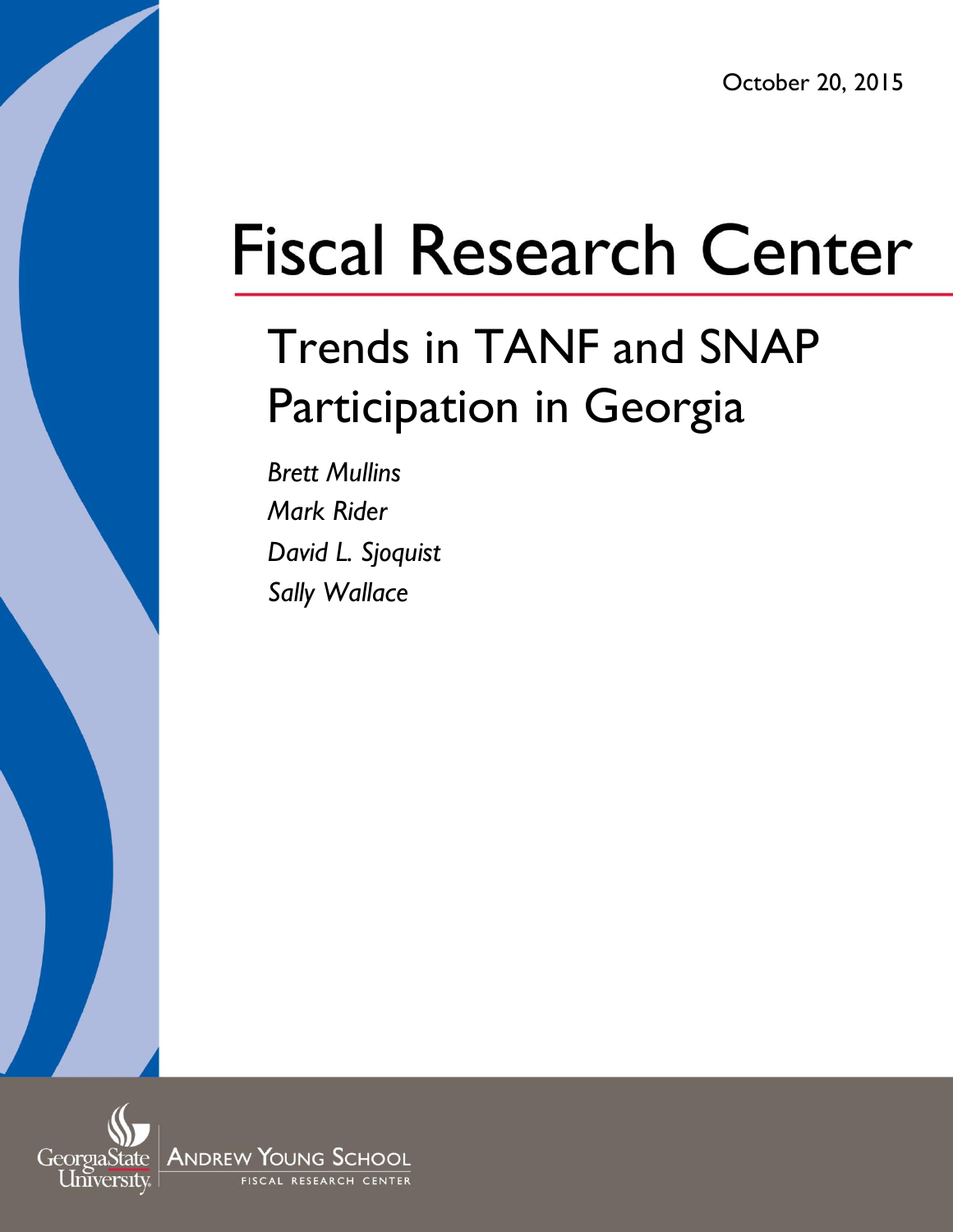#### **ACKNOWLEDGMENTS**

We express our gratitude to Lakshmi Pandey for his assistance with creating the data files and to the Dan Sweat Chair for research support.

#### **FRC DATA SERIES**

This Fiscal Research Center (FRC) report uses data from FRC's data warehouse to show trends over time in SNAP and TANF data. The FRC collects and maintains a variety of data sets that are used by our research associates, affiliated faculty and graduate students. A list of the data can be found at [frc.gsu.edu/data-collections.](file:///C:/Users/mreeves9/AppData/Local/Microsoft/Windows/Temporary%20Internet%20Files/Content.Outlook/SLCH3XSV/frc.gsu.edu/data-collections)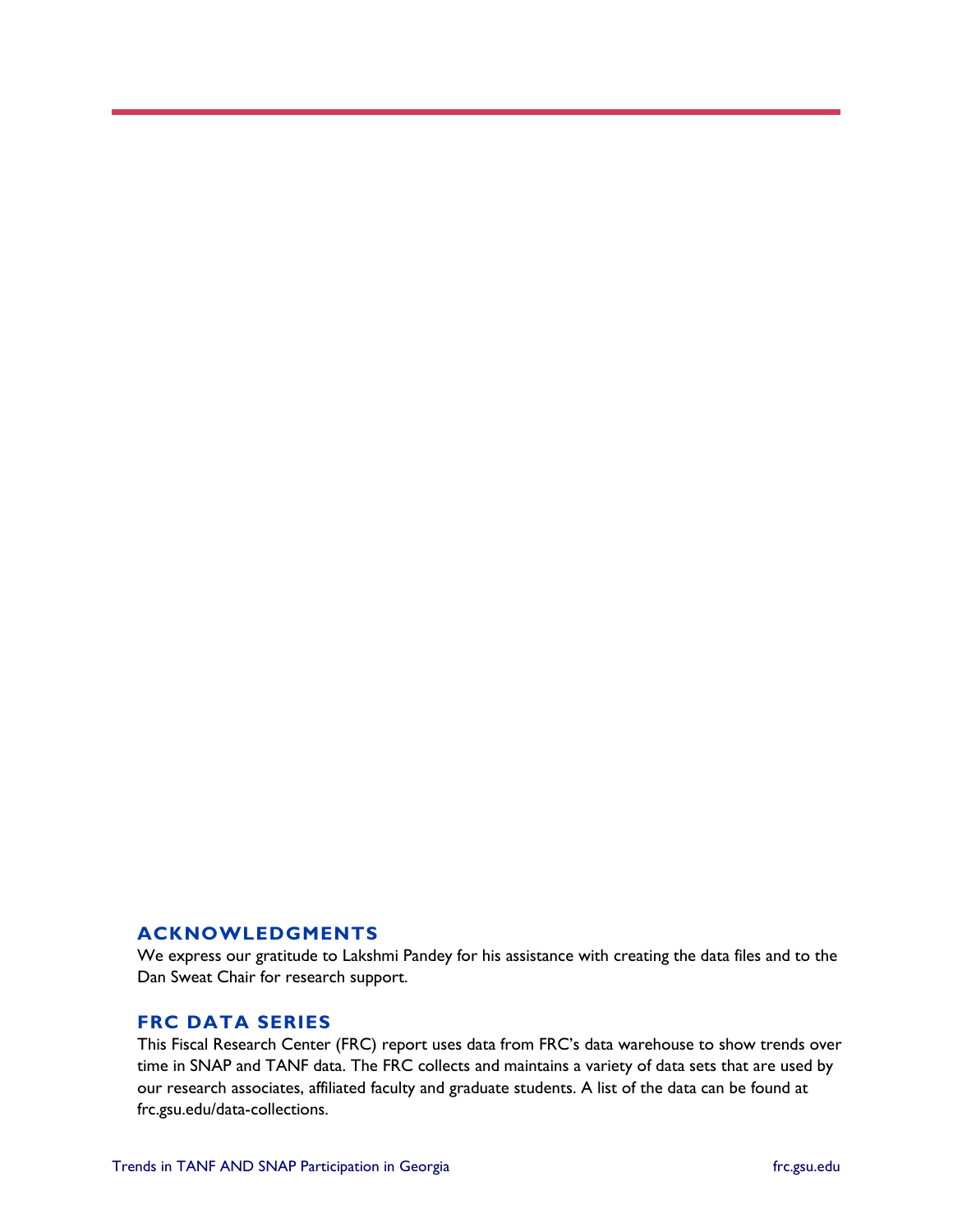### **Table of Contents**

| I. Introduction                                      |                |
|------------------------------------------------------|----------------|
| II. SNAP and TANF                                    |                |
| Supplemental Nutrition Assistance Program            |                |
| <b>Temporary Assistance for Needy Families</b>       | 2              |
| III. Trends in the Usage of TANF and SNAP in Georgia | 3              |
| <b>TANF Trends</b>                                   | 3              |
| <b>SNAP Trends</b>                                   | 7              |
| Joint Enrollment                                     | $\mathbf{H}$   |
| IV. Summary                                          | 3              |
| References                                           | $\overline{3}$ |
| <b>About the Authors</b>                             | 4              |
| About the Fiscal Research Center                     | 4              |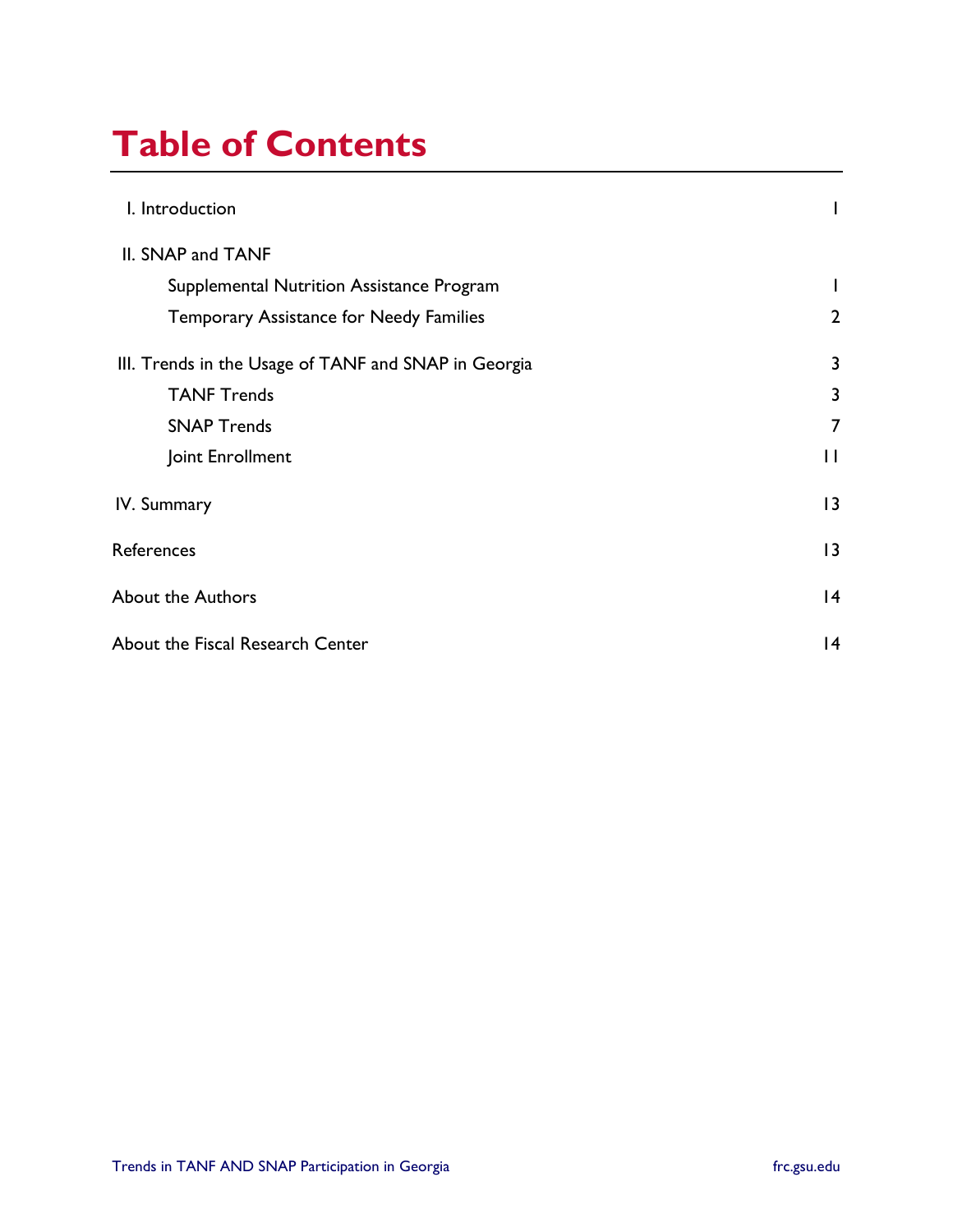### **Introduction**

Means-tested public assistance programs provide cash assistance and in-kind benefits (childcare, healthcare, housing, nutrition, to name just a few) to low-income families, thereby helping them to achieve a higher standard of living than would otherwise be possible if they relied solely on earnings from the labor market. In the short-run, these programs alleviate the economic consequences of poverty. Three programs, Supplemental Nutrition Assistance Program (SNAP), Temporary Aid to Needy Families (TANF), and Earned Income Tax Credit (EITC), account for a large share of public funds allocated to relatively low-income households. SNAP and TANF are administered by the state, so detailed information regarding participation in these two programs by Georgia residents are available. Since participation in these programs are associated with economic conditions, tracking the trends in the participation in these two programs provides an indication of the effect of economic conditions on lower income Georgia residents.

This brief focuses on trends in participation of Georgia residents in the SNAP and TANF programs over a 14-year period to better understand the dynamics of these programs. In the next section, a brief summary of these two programs is provided. The third section shows participation trends in these two programs in Georgia.

### **SNAP and TANF**

This section briefly summarizes SNAP and TANF and highlights some of the program changes in recent years.

#### **SUPPLEMENTAL NUTRITION ASSISTANCE PROGRAM**

Supplemental Nutrition Assistance Program (SNAP) or food stamps (pre-1980) is a monthly benefit to help low-income families obtain food and is funded by the federal government and administered by the states. SNAP benefits cannot be used to buy alcoholic beverages, cigarettes or tobacco, household supplies such as soap and paper products, medicines, vitamins, pet foods, or any non-food items. Over the years, SNAP eligibility definitions have changed as have the benefit levels, albeit not dramatically so. In general, eligibility is determined by household size, income, and expenses. The income threshold is 130 percent of the poverty line (which is different based on family size).

| <b>HOUSEHOLD SIZE</b> | <b>MONTHLY BENEFIT</b> | <b>HOUSEHOLD SIZE</b> | <b>MONTHLY BENEFIT</b> |
|-----------------------|------------------------|-----------------------|------------------------|
|                       | \$200                  | 8                     | \$1,202                |
|                       | \$367                  | 9                     | \$1,352                |
|                       | \$526                  | 10                    | \$1,502                |
| 4                     | \$668                  | Н                     | \$1,652                |
|                       | \$793                  | 12                    | \$1,802                |
| 6                     | \$952                  | 13                    | \$1,952                |
|                       | \$1,052                |                       |                        |

#### **Table 1: SNAP Monthly Benefit by Household Size in Georgia, 2012**

*Source: Georgia Department of Human Services: Division of Family and Children Services (2012). Retrieved June 28, 2012, from: [dfcs.dhs.georgia.gov/sites/dfcs.dhs.georgia.gov/files/imported/ DHR-DFCS/DHR-DFCS\\_Food\\_Stamps/English.pdf.](http://dfcs.dhs.georgia.gov/sites/dfcs.dhs.georgia.gov/files/imported/%20DHR-DFCS/DHR-DFCS_Food_Stamps/English.pdf)*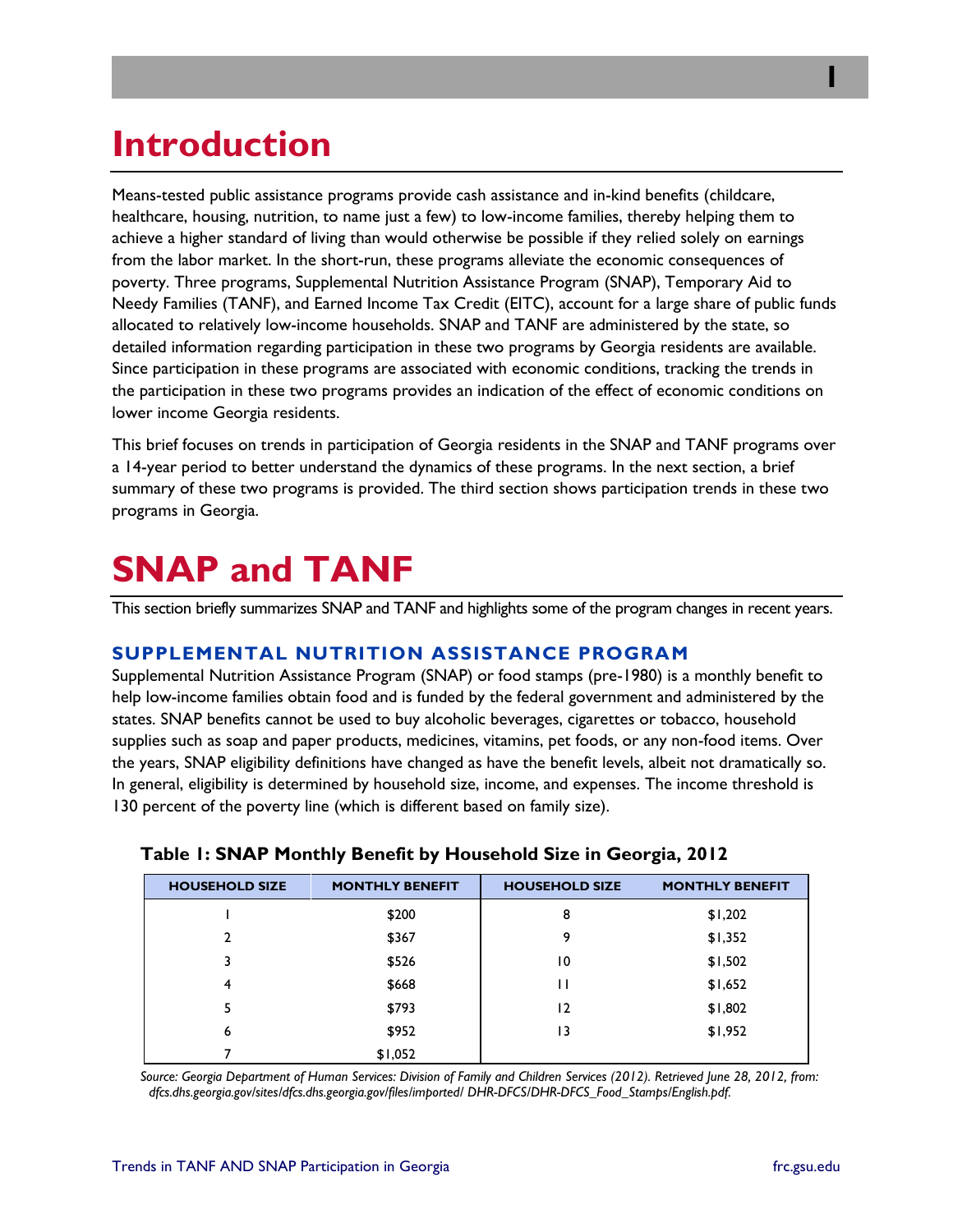**2**

Eligible households are those whose income is less than or equal to the poverty level or are living in a temporary crisis. The amount granted to each household is the difference between the maximum monthly benefit (Table 1) and 30 percent of family monthly income.

#### **TEMPORARY ASSISTANCE FOR NEEDY FAMILIES**

Temporary Assistance for Needy Families (TANF) replaced the Aid to Families with Dependent Children (AFDC) program in 1996. AFDC was created in 1935 to provide financial support to those in need. TANF is jointly funded by the federal government (through block grants to the states) and state governments. States determine eligibility within broad guidelines set by the federal government. To qualify for TANF benefits, the family must contain a dependent child and must prove absence or disablement of one or both parents. Adult beneficiaries of TANF are required to work or participate in weekly work activities, have less than \$1,000 in resources such as bank accounts, stocks, or bonds, and make less than the listed income limits (Table 2). TANF provides low-income families with cash assistance for up to 48 months.

| <b>FAMILY SIZE</b> | <b>MONTHLY INCOME</b> | <b>MAXIMUM MONTHLY BENEFIT</b> |
|--------------------|-----------------------|--------------------------------|
| $\overline{2}$     | \$659                 | \$235                          |
| 3                  | \$784                 | \$280                          |
| 4                  | \$925                 | \$330                          |
| 5                  | \$1,060               | \$378                          |
| 6                  | \$1,149               | \$410                          |
| 7                  | \$1,243               | \$672                          |
| 8                  | \$1,319               | \$713                          |
| 9                  | \$1,389               | \$751                          |
| 10                 | \$1,487               | \$804                          |
| $\mathbf{H}$       | \$1,591               | \$860                          |
| 12                 | \$1,635               | \$884                          |
| 13                 | \$1,679               | \$908                          |

#### **Table 2: TANF Income Allowance and Maximum Monthly Benefit, 2012**

*Source: Georgia Department of Human Services (2012) Eligibility Requirements for TANF. Retrieved on June 20, 2012 from: [dfcs.dhr.georgia.gov/portal/site/DHS-](http://dfcs.dhr.georgia.gov/portal/site/DHS-DFCS/menuitem.5d32235bb09bde9a50c8798dd03036a0/?vgnextoid=2bea2b48d9a4%20ff00VgnVCM100000bf01010aRCRD)*

*[DFCS/menuitem.5d32235bb09bde9a50c8798dd03036a0/?vgnextoid=2bea2b48d9a4%20ff00VgnVCM100000bf01010aRCRD.](http://dfcs.dhr.georgia.gov/portal/site/DHS-DFCS/menuitem.5d32235bb09bde9a50c8798dd03036a0/?vgnextoid=2bea2b48d9a4%20ff00VgnVCM100000bf01010aRCRD)*

In 2005 (under the Deficit Reduction Act), TANF strengthened work requirements; in 2009 (under the American Recovery and Reinvestment Act), benefits were increased and the federal government offered additional, short-term subsidies to states during the recession years of 2009 and 2010.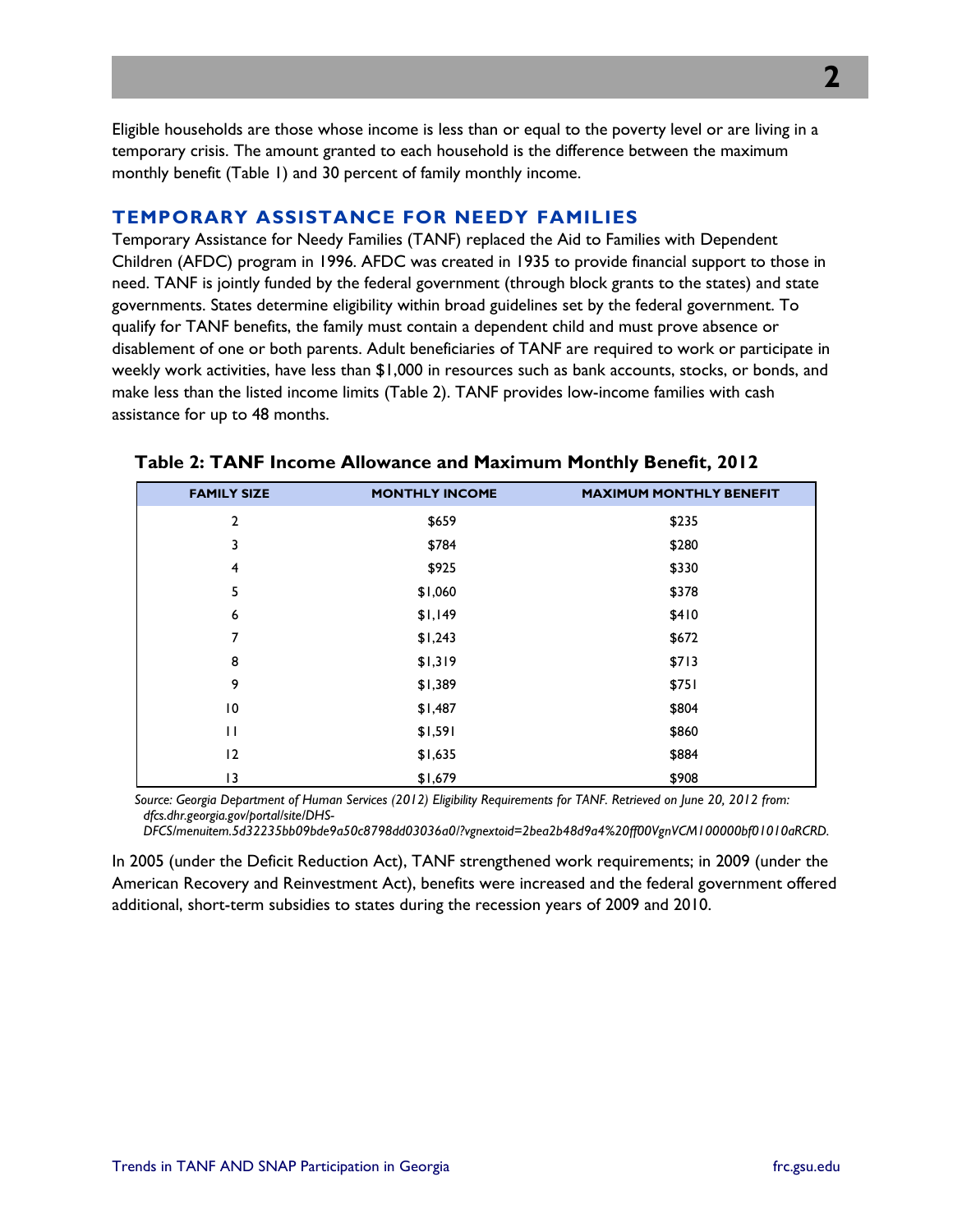### **Trends in the Usage of TANF and SNAP in Georgia**

Using administrative records for SNAP and TANF, this section explores trends in the usage of these two programs. In particular, monthly records from the Georgia Department of Human Services (GDHS) for the period covering January 2000 through December 2013, or 168 months, for participants in the SNAP and TANF programs are used. The unit of observation in these two datasets is an assistance unit (AU).<sup>1</sup> Two types of AUs exist in these two datasets: those AUs in which there is at least one adult member, and AUs in which there are children-only members.

While there are published reports showing the trends in the total number of TANF and SNAP participants, administrative data allows a breakdown of trends into changes in the rate of retention and the rate of new participants. In addition, by merging these two datasets using a unique identifier for the primary member of the AU, a joint enrollment dataset of AUs that are in both programs was created. By necessity, the unit of observation in the joint enrollment dataset is an individual enrollee.<sup>2</sup> There are approximately 2.3 million distinct AUs in the SNAP dataset; about 0.298 million AUs in the TANF dataset; and 0.253 million AUs in the joint enrollment dataset.

#### **TANF TRENDS**

Figures 1–4 illustrate trends in the number of AUs enrolled in TANF by month. The horizontal axis represents months from January 2000 (month 1) through December 2013 (month 168). The gray bars indicate the two recessions, as reported by the National Bureau of Economic Research, which occurred during the sample period.

Figure 1 shows the number of AUs enrolled in TANF by month for the sample period of 168 months. Three separate series are reported in Figure 1. The series labeled "Adults" are the number of AUs with at least one adult member; the series labeled "Child" are the number of AUs with children-only members (that is, no adult members); and the series labeled "Total" includes both adult and childrenonly AUs.

<sup>1</sup> In the SNAP and TANF datasets, the unit of observation is an assistance unit (AU), typically representing a household. The datasets contain a variable indicating, for each month, whether the AU is enrolled. For a given month, enrollment is observed by the dated receipt from a transferred benefit payment to the AU. For each month, there is a binary variable indicating whether an adult is enrolled in the AU or the AU consists only of children. Note that the particular time limits that apply to adults on TANF do not apply to children.

<sup>2</sup> We are unable to match AUs in the SNAP and TANF datasets. To illustrate the difficulty of matching AUs in the two programs consider the following scenario. Suppose there is a TANF AU consisting of three individuals. These three individuals may not form a SNAP AU. In fact, they may be members of three different AUs for purposes of SNAP. Due to this feature of the data, we merged the SNAP and TANF datasets using the unique identifiers provided; therefore, the unit of observation is the individual and not an AU.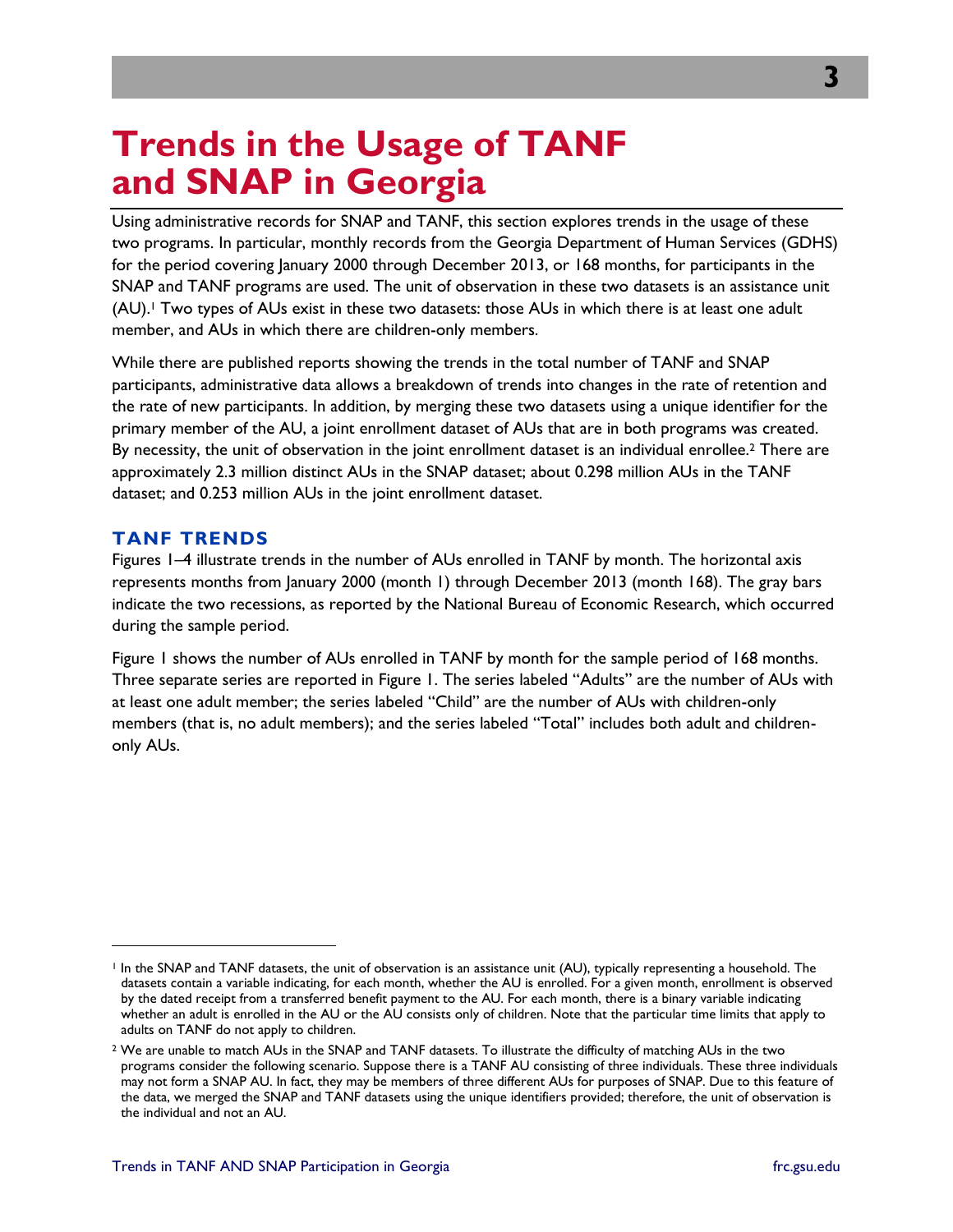

**Figure 1: TANF Monthly Enrollment, 2000-2013**

*Source: Georgia Department of Labor administrative data for SNAP and TANF as complied by the authors.*

For the first year and a half of the sample period (months 1 through 18 in Figure 1), the total number of AUs enrolled in TANF (henceforth enrollment) is generally decreasing, although the decrease in enrollment among children-only AUs is very slight. Total enrollment begins to increase several months after the beginning of the 2001 recession and continues to increase until the early part of 2004 (month 51). Total enrollment decreases almost continuously thereafter, at first very rapidly and then more slowly throughout the Great Recession, which corresponds to periods 96 through 115. Since January 2009 (month 109), there has been a slight increase in the number of AUs with an adult member but a continuing decline in total and children-only enrollment. Beginning in mid-2003 (month 42), the number of children-only AUs begins to surpass the number of adult AUs.

According to Loprest (2012), the patterns evident in Figure 1 are generally consistent with national trends, although Georgia's percentage decrease in total TANF enrollment is larger than the decrease in the national average. Georgia experienced a decrease in enrollment of 80.6 percent during this period, which is the fourth largest decrease in TANF enrollment among the states. According to Blank (2002), Grogger and Karoly (2005), and Bitler and Hoynes (2010), several factors account for the national decline in TANF enrollment, including strong economic growth during this period, the EITC reforms in 1993, and the substitution of TANF for AFDC in 1996. TANF includes time limits on benefits and work requirements, usually after 24 months of enrollment, which contributed to the decline in TANF enrollments. State policies also affect TANF enrollment. For example, according to the U.S. General Accountability Office (2011), many states moved some TANF cases to "solely state-funded" programs.

The patterns in Figure 1 are the result of two processes: the number of beneficiaries retained from previous months (i.e., retention) and the number of new enrollees. Figures  $2 - 5$  describe these two processes. Figure 2 focuses on TANF retention. This figure shows two series: total enrollment by month and the number of beneficiaries retained by month. The closer the two series are to one another in a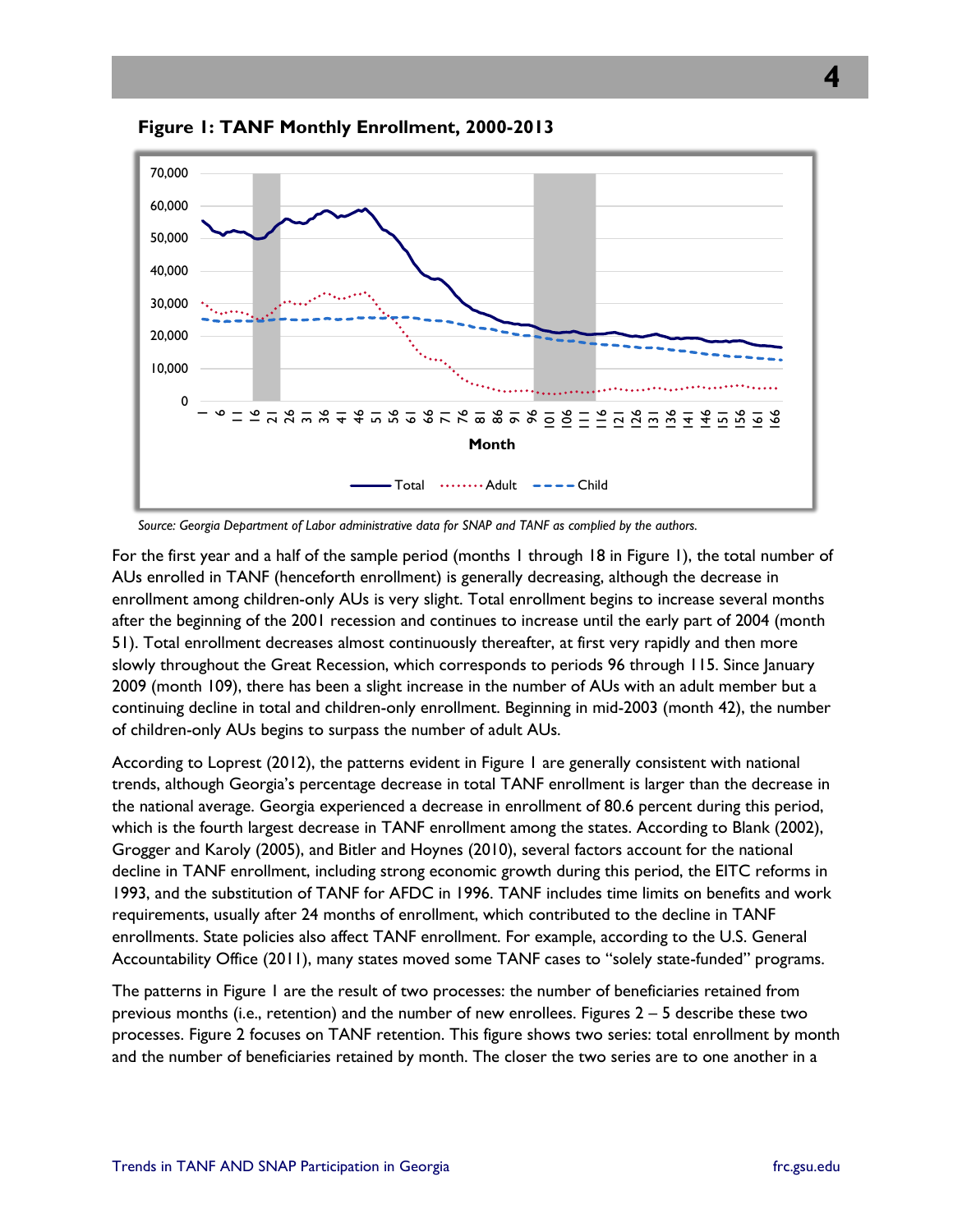given month, the greater the rate of retention in that month. $3$  The retention rate is about 2 percentage points greater in the latter years as compared to the first four years, about 93.1 percent compared to 90.9 percent, respectively. This is the case for both adult and children-only AUs. The average month-tomonth retention rate over the sample period is 92.5 percent. This pattern is virtually the same for adults and those with children-only AUs.



**Figure 2: Total Monthly TANF Retention, 2000-2013**

*Source: Georgia Department of Labor administrative data for SNAP and TANF as complied by the authors.*

Figure 3 is an alternative measure of retention. It shows, for a given month, the number of enrollees who have been continuously enrolled in TANF for a given number of months. For example, consider the top line (i.e., the solid line) in Figure 3. For a given month, the height of the line reflects the total enrollment in that month for those who have been enrolled for at least the previous 11 months, that is, for one year. Since enrollees before January 2000 are not included, it is not possible to determine enrollment prior to December 2000; therefore, the top line starts on December 2000. The other lines in Figure 3 represent longer minimum durations, and thus the lines start on more recent dates. The five lines reflect durations of at least one year (12 months) to at least six years (72 months).

 $\overline{a}$ 

<sup>&</sup>lt;sup>3</sup> The retention rate for a given month is the ratio of TANF enrollees who were in the program in the prior month and total enrollment in the given month.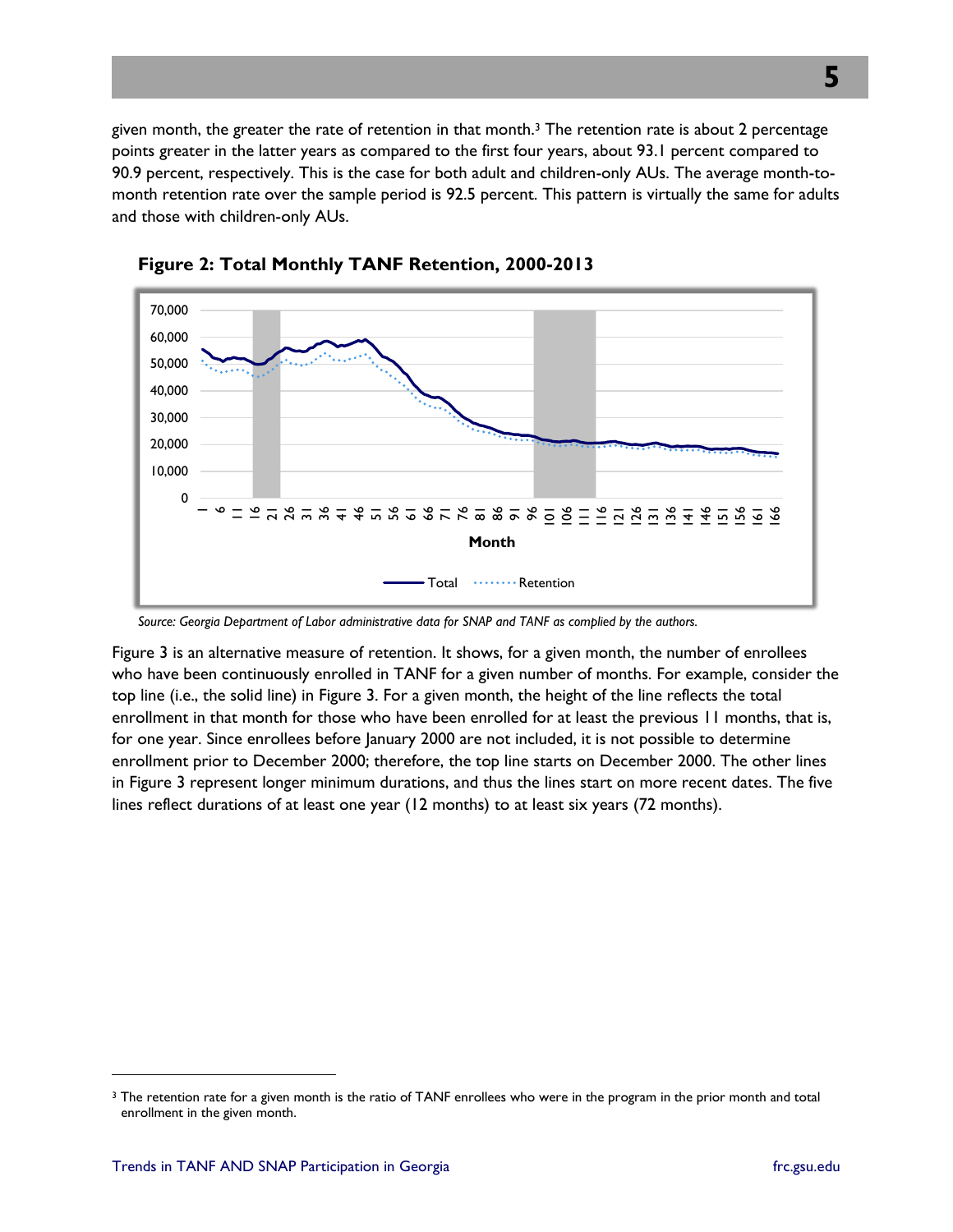

**Figure 3: Consecutive Total TANF Enrollment by Year, 2000-2013**

*Source: Georgia Department of Labor administrative data for SNAP and TANF as complied by the authors.*

While 40.6 percent of the total TANF AUs in 2013 have been enrolled for less than 12 months, 4,562, or 26.9 percent, of the AUs have been in the program for at least four years, and 2,963, or 17.5 percent, have been in the program for at least six years. In short, a substantial percentage of total TANF enrollments have rather long durations. These numbers are consistent with national duration patterns. Loprest (2012) reports that 41 percent of fiscal year 2009 cases have been on TANF for less than a year, and only 12 percent have cumulative durations of more than four years.

A very small percentage of currently enrolled adult AUs have durations of more than 12 months. And even in the middle years, there are very few adult AUs with durations exceeding two years. This pattern is consistent with the work requirement after 24 months of enrollment. Since TANF benefits are phased-out dollar for dollar of earnings, it makes sense for individuals to discontinue TANF enrollment when they begin working. The average length of an uninterrupted spell on TANF over the sample period is 6.3 months for AUs with at least one adult and 19.1 for children-only AUs. In contrast, the average number of months on TANF over the sample period, including multiple spells, is 11.1 for adults and 27.8 for children-only AUs. The average number of spells is 1.76 for adult cases and 1.45 for children-only cases during the sample period.

Figure 4 reports new TANF enrollees by month. For each month, the height of the series represents the number of AUs that were not enrolled in any previous month of the sample period, so these AUs are "new" to the TANF program. The number of new AUs generally declines over the first half of the sample period. According to Loprest (2012), this pattern is generally consistent with the decrease in the national take-up rate for TANF.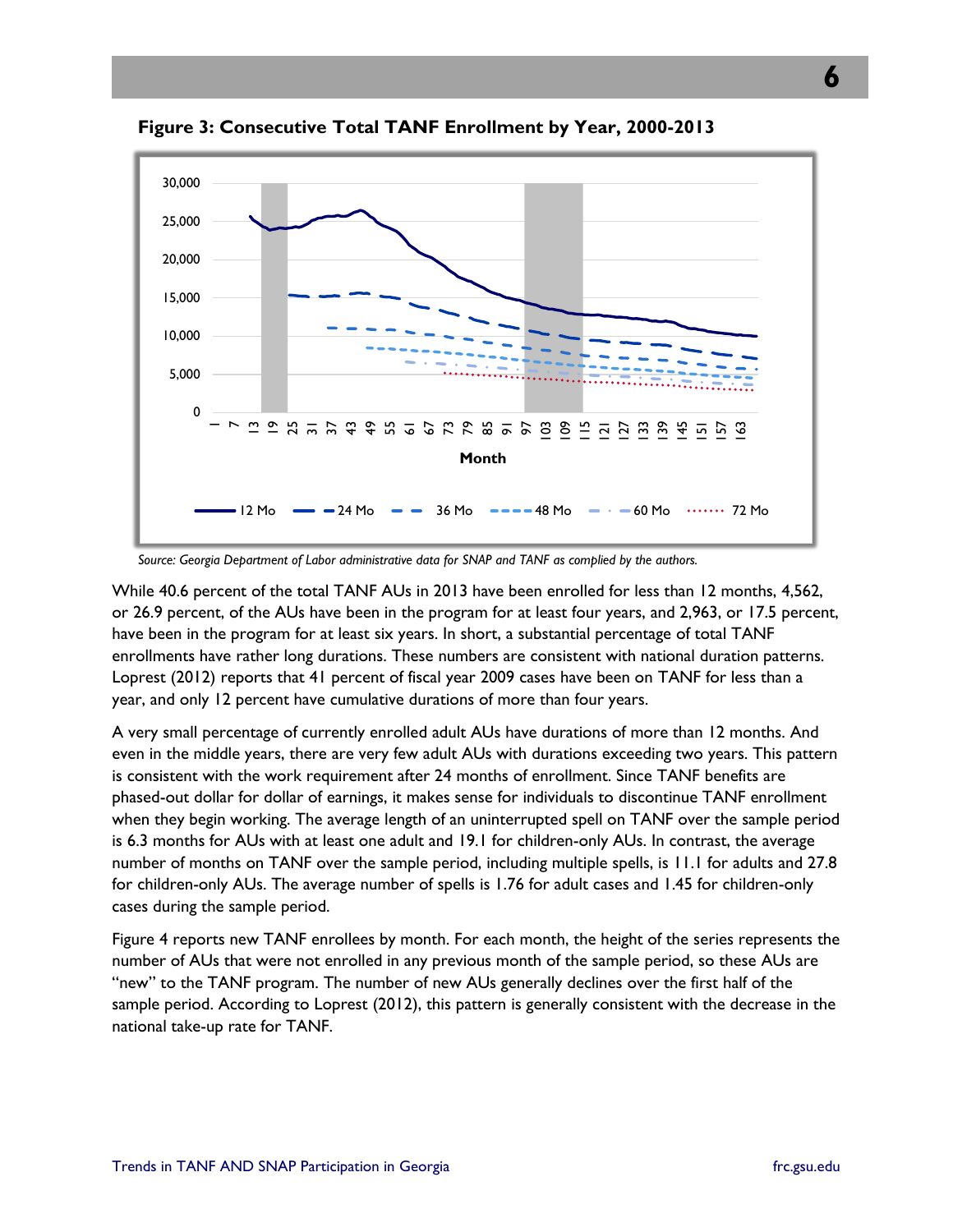

**Figure 4: Unique Monthly TANF Enrollment, 2000-2013**

*Source: Georgia Department of Labor administrative data for SNAP and TANF as complied by the authors.*

The patterns evident in these two processes – the declines in new adult AUs and in the retention rate among adult AUs – explain the sharp decline in the total number of adult AUs that begins in July 2003 (Figure 1).

#### **SNAP TRENDS**

Figures 5–8 describe the trends in SNAP participation in Georgia during the period 2000 through 2013. In contrast to total TANF enrollment, which decreases over the sample period, total SNAP enrollment increases over this period.

Figure 5 shows the trends in total monthly SNAP enrollment, as well as enrollment by adult AUs and children-only AUs. Total SNAP enrollment increases nearly continuously from the beginning of our sample period. Starting with the onset of the Great Recession (month 97), there is a sharp increase in the total number of AUs enrolled in SNAP. At the end of 2012, however, the total number of AUs begins to decline. The patterns in Figure 5 are similar to those for the United States, although the rate of increase since 2007 has been greater in Georgia than in the average state. Between 2007 and 2011, the increase in total monthly SNAP enrollment in Georgia was 89.3 percent, which is larger than the 70 percent increase for the nation (Congressional Budget Office 2012).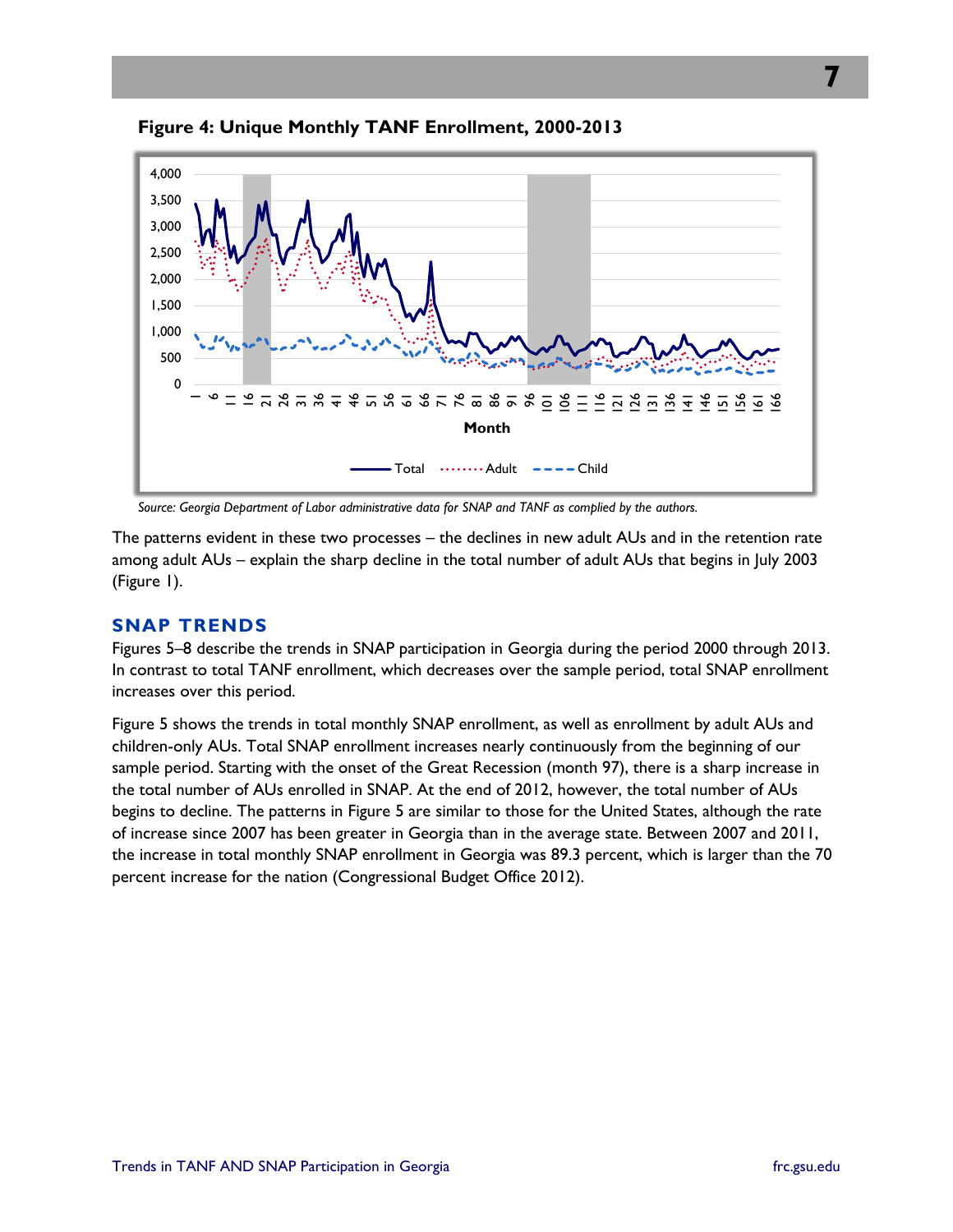

**Figure 5: SNAP Monthly Enrollment, 2000-2013**

*Source: Georgia Department of Labor administrative data for SNAP and TANF as complied by the authors.*

The growth in SNAP enrollment since 2007 is largely attributed to the economic downturn experienced during the Great Recession. The U.S. Department of Agriculture reports that nationally SNAP participation increases by an average of 2 to 3 million people for each percentage point increase in the unemployment rate (Hanson and Oliveira 2012). There is also an increase in the SNAP take-up rate during this period from 54 percent in 2001 to 79 percent in 2013 (Eslami et al. 2012).<sup>4</sup> Ziliak (2013) finds that the 13.6 percent increase in SNAP benefits as part of ARRA (American Recovery and Reinvestment Act) increased national participation by an estimated 12.2 percent. In addition, administrative changes, such as simplified reporting requirements increased SNAP participation.

As with TANF, two processes explain the patterns in SNAP enrollment evident in Figure 5, specifically the rates of retention and new enrollees. Figure 6 examines SNAP retention. It shows total monthly enrollment and the number of enrolled AUs in a given month who were also enrolled in the prior month. Until the beginning of 2009 (month 109), the number of retained AUs is very close to total SNAP enrollment. After 2009, the absolute difference between the two series increases, although the retention rate actually decreases very slightly. The average month-to-month retention rate is 94.2 percent over the period 2000 through 2009, and 94.5 percent over the period 2010 through 2013.

<sup>4</sup> See Ganong and Liebman (2013) and Ziliak (2013) for a more detailed discussion of the national trends in SNAP enrollment.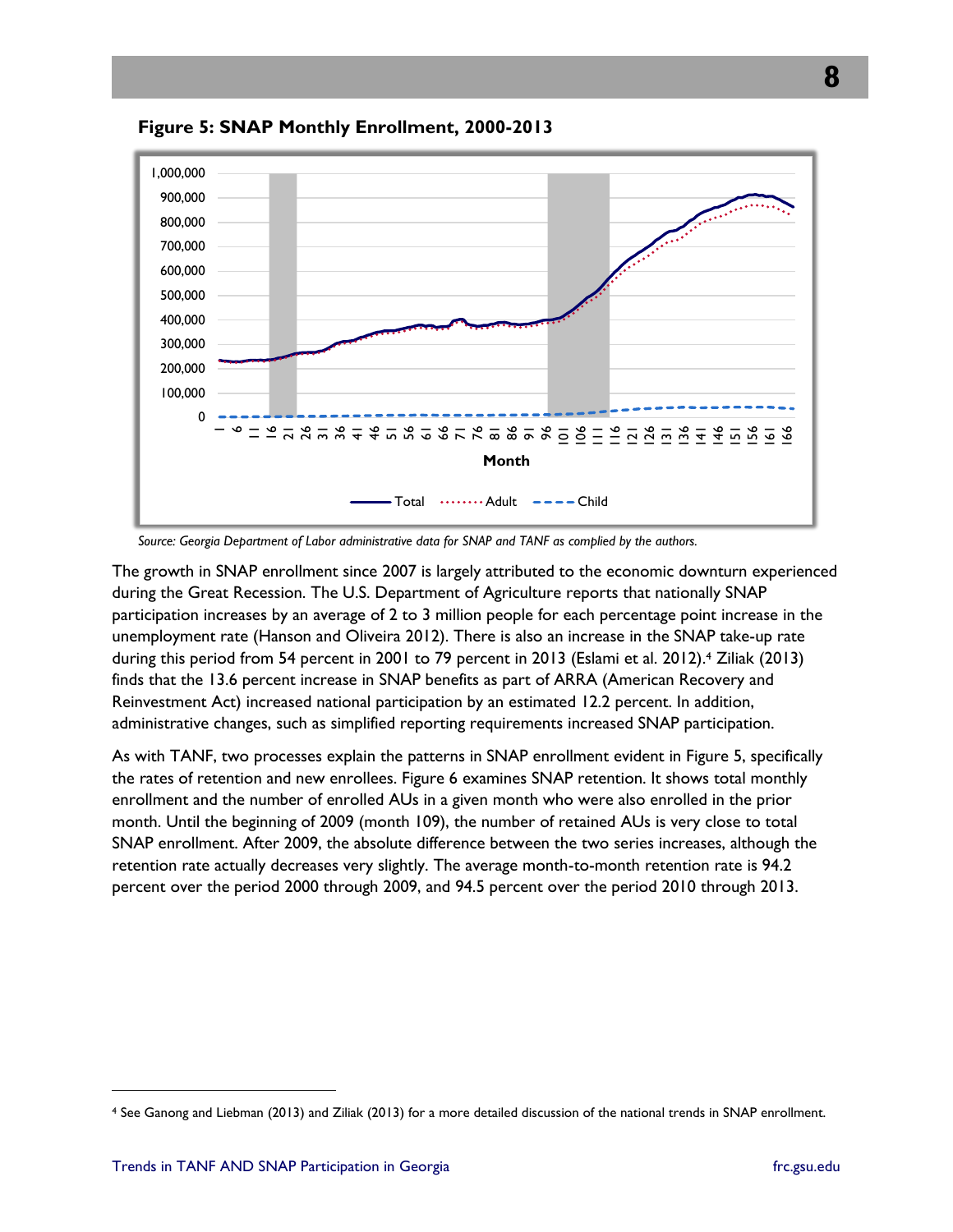

**Figure 6: Total Monthly SNAP Retention, 2000-2013**

*Source: Georgia Department of Labor administrative data for SNAP and TANF as complied by the authors.*

Figure 7 shows the number of total AUs enrolled in SNAP who have been continuously enrolled for a given number of months. The five lines in Figure 7 reflect durations of at least one year (12 months) to at least six years (72 months). In contrast to the average duration for TANF enrollment (Figure 3), the duration for SNAP participants is longer. In December 2008, 49.2 percent of enrollees had been on SNAP for at least 12 months; whereas, in December 2013, it is 60.6 percent. There is also an increase in the number of AUs for all SNAP durations, yet there is a decrease for each TANF duration. For example, the proportion of total SNAP enrollees on the program for at least three years increases from 21.9 percent to 30.3 percent over this period. The average length of a spell on SNAP over this period is 12.0 months for adult AUs and 10.1 months for children-only AUs, while the average total time an AU of either type spends on SNAP is 26.4 months over the sample period, 26.7 months for adult AUs, and 18.6 months for children-only AUs. The average number of spells for adult cases is 2.2 and 1.8 for children-only cases.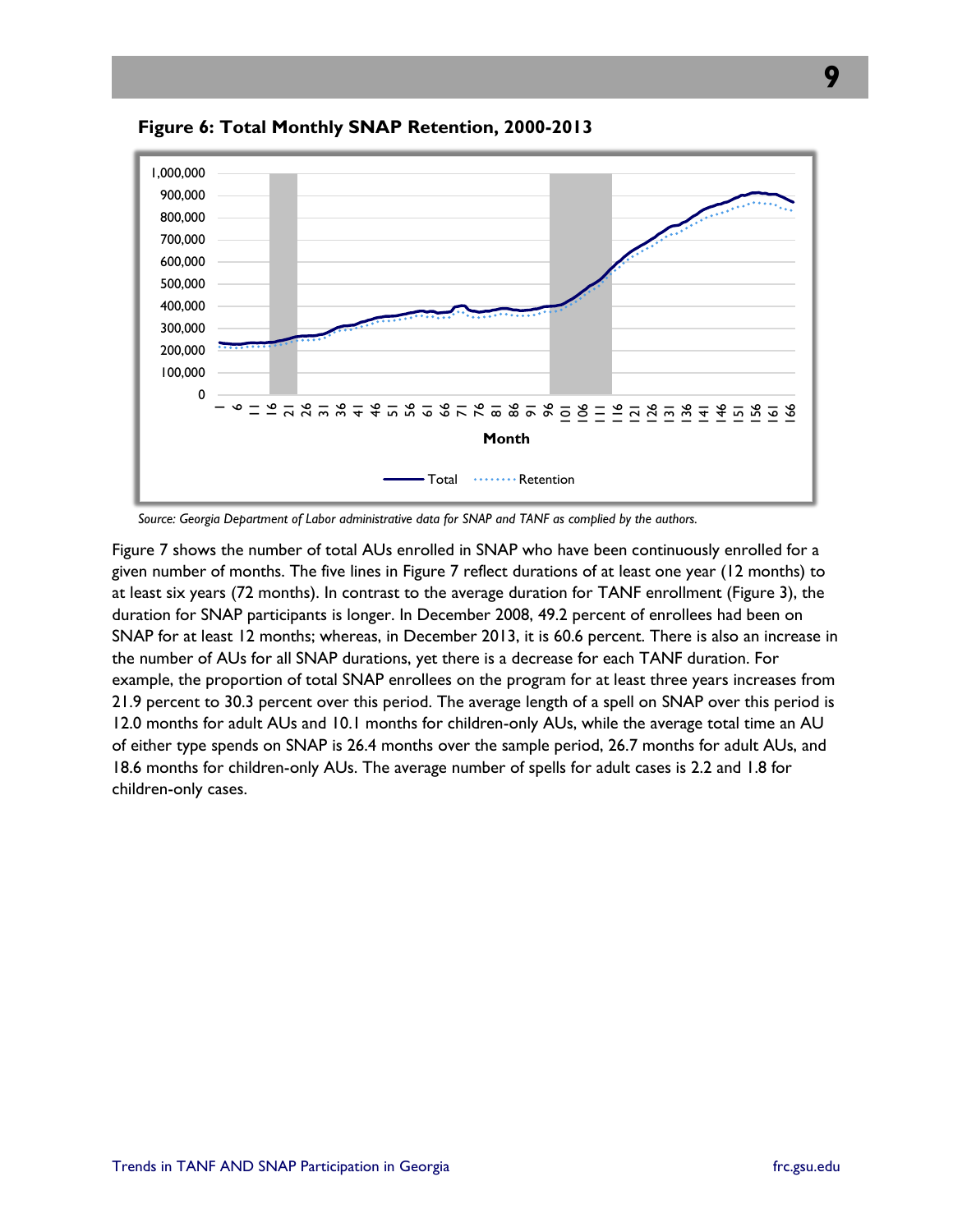

**Figure 7: Consecutive Total SNAP Enrollment by Year, 2000-2013**

*Source: Georgia Department of Labor administrative data for SNAP and TANF as complied by the authors.*

Figure 8 shows new SNAP enrollees by month. For each month, the number represents AUs who were not enrolled in any previous month during our sample period. The number of new AUs is generally between 9,000 and 11,000 per month until month 95 (November 2007) but with a slight downward trend. However, it is unclear why there is an unusual spike in September 2005, although a data error is suspected. Beginning in month 96 (December 2007), i.e., just before the onset of the Great Recession, new enrollments begin to increase, reaching a peak of about 22,000 in August 2011. The patterns for adult and children-only AUs are very similar; although, the number of new children-only cases is much smaller than for that of adults.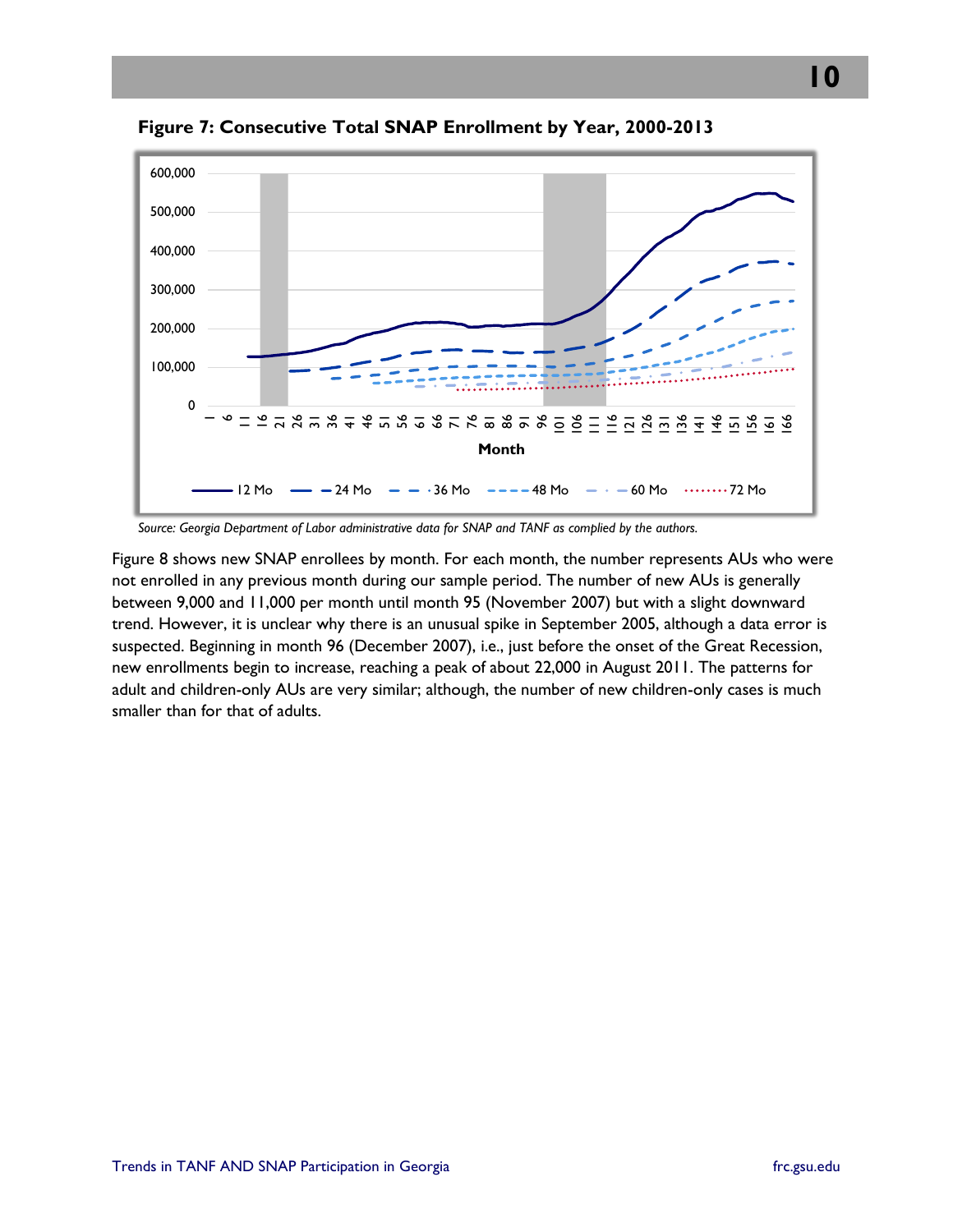

**Figure 8: Unique Monthly SNAP Enrollment, 2000-2013**

*Source: Georgia Department of Labor administrative data for SNAP and TANF as complied by the authors.*

Total SNAP enrollment (in terms of AUs) in January 2008 was 400,444. During 2007, the number of new enrollees was 103,067, which is a 26.6 percent increase in total enrollment over January 2006. Thus, 90,559 AUs or 28.6 percent dropped out of SNAP during 2007. Doing the same calculations for January 2012, there is a 28.6 percent increase in new AUs relative to the previous January. During 2011, 122,687 SNAP participants dropped out of the program, which is 16.0 percent of January 2011 enrollment. In sum, there is a small increase in the rate of new enrollees and a large decrease in the dropout rate over the sample period. Thus, it appears that the growth in total enrollment over the sample is due to an increase in retention rather than an increase in the growth in new enrollments.

#### **JOINT ENROLLMENT**

To observe monthly joint enrollment, individuals were matched across programs using the unique identifier of the primary individual in AUs in a given month. Matching AUs using the unique identifier of the primary individual poses some practical problems since, for strategic reasons, administrative processes, or otherwise, individuals enrolled in both programs may not occupy the same position in the AU in each program. For instance, suppose that a family is enrolled in both programs but no single member of the AU is the primary individual in the case for either program. Alternatively, suppose that two individuals are enrolled together in the same AU in TANF but are enrolled in separate AUs in SNAP. There are a number of such issues in the data which pose challenges in merging to the two datasets.

Although these problematic cases are present in the data, they make up less than 3 percent of joint enrollment AUs; therefore, these issues do not create severe problems in terms of the reliability of the results obtained with the joint enrollment dataset. With this being said, the data are limited in that retention, continuous enrollment, and unique enrollment cannot be reliably tracked. Since primary individuals, not AUs, are matched between programs, retention and continuous enrollment will be significantly overestimated and unique enrollment will be underestimated.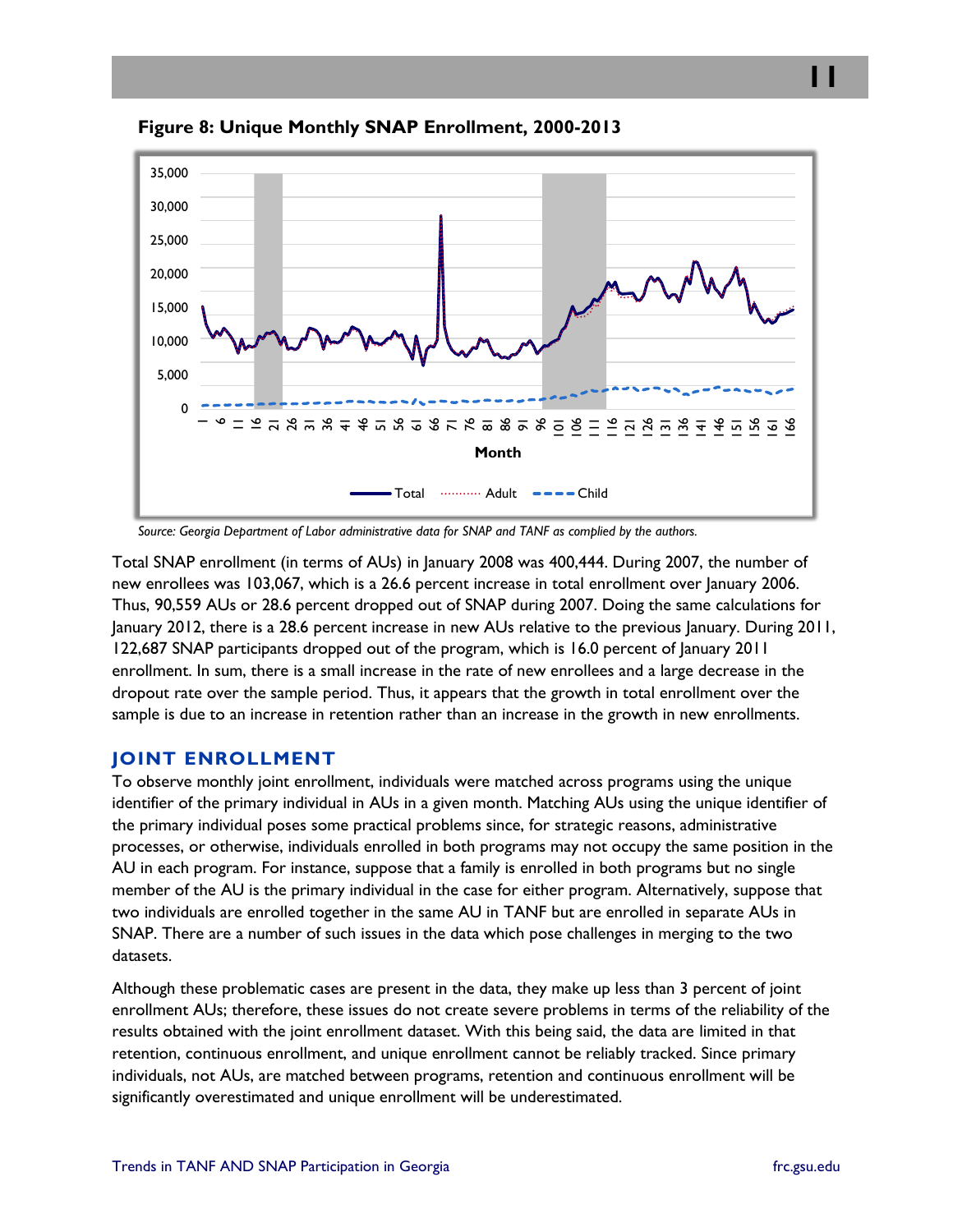Figure 9 shows the trends in total joint enrollment in both SNAP and TANF, along with the enrollment in just TANF (which is the same as shown in Figure 1). As is evident in Figure 9, the joint enrollment series tracks the TANF only series rather well, although the joint enrollment series is understandably smaller. This simply reflects the fact that not all AUs enrolled in TANF are simultaneously enrolled in SNAP. Between 2000 and 2004, joint enrollments vary between 35,000 and 40,000; thereafter, joint enrollments decline rapidly to around 12,000 in 2008, after which, the joint enrollment series remains relatively stable.



**Figure 9: Joint Enrollment in SNAP and TANF, 2000-2013**

*Source: Georgia Department of Labor administrative data for SNAP and TANF as complied by the authors.*

The average length of a spell for AUs enrolled in both SNAP and TANF over our sample period is 16.8 months. In contrast, the average spell for AUs enrolled in either SNAP or TANF is 34.2 months. The average time an AU spends consecutively enrolled in both programs is 8.3 months, and for AUs consecutively enrolled in either program, the average spell is 13.8 months. It follows that the average number of spells for AUs enrolled in one or the other of the two programs but not both is greater than the average number of spells for AUs that are enrolled in both programs. More specifically, the average number of spells for joint enrollment is 2.0; whereas, the average number of spells for those enrolled in one or the other but not both programs is 2.5 spells. Notice that the numbers representing joint enrollment closely track TANF enrollment. This is to be expected since a much greater percentage of TANF beneficiaries are enrolled in both programs than the percentage of SNAP beneficiaries enrolled in both programs. In particular, monthly joint enrollment is between 60 and 70 percent of total TANF enrollment but is only between 2 and 15 percent of SNAP's total enrollment.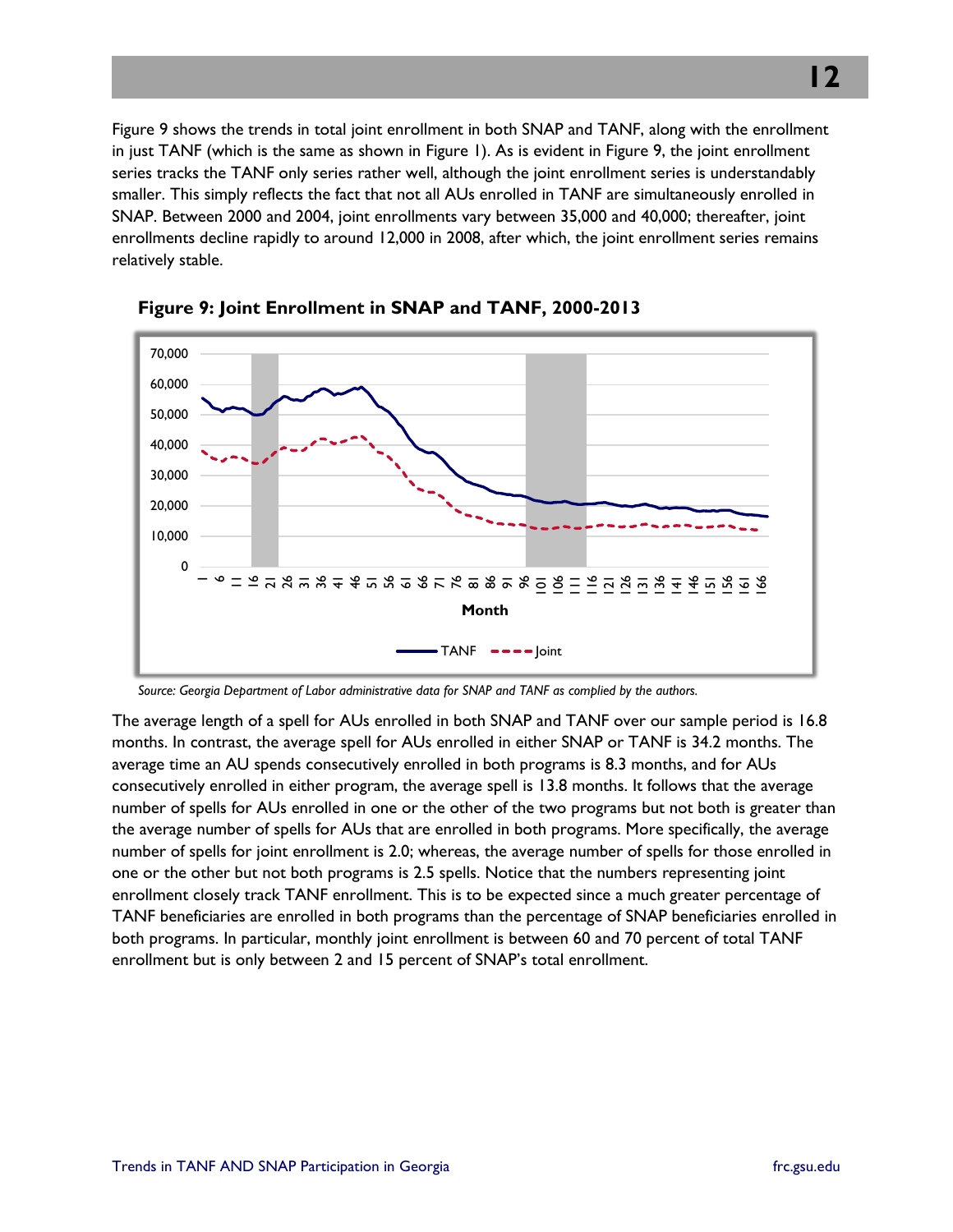### **Summary**

This descriptive report provides an overview of the long-run trends in SNAP and TANF participation in Georgia. As demonstrated with population-based administrative data, TANF cases in Georgia have fallen substantially over the 14-year period examined here. Most of the fall-off is due to the decline in adult cases – child cases remain relatively stable beginning in the mid-2000s. SNAP enrollment appears to be more responsive to prevailing economic conditions than TANF. More specifically, SNAP enrollment increased during the two recession periods before falling off. Moreover, joint enrollment closely tracks the trend in TANF enrollment.

### **References**

- Bitler, Marianne and Hilary Hoynes (2010). "The State of the Social Safety Net in the Post-welfare Reform Era." *Brookings Papers on Economic Activity* 2: 71-127.
- Blank, Rebecca (2002). "Evaluating Welfare Reform in the United States." *Journal of Economic Literature* 40(4): 1105-1166.
- Congressional Budget Office (2012). "An Overview of the Supplemental Nutrition Assistance Program." Available at<http://www.cbo.gov/publication/43175> (accessed October 22, 2014).
- Eslami, E., Leftin, J., and M. Strayer (2012). *Supplemental Nutrition Assistance Program Participation Rates: Fiscal Year 2010.* Technical report, Mathematica Policy Research.
- Ganong, Peter and Jeffrey B. Liebman (2013). "The Decline, Rebound, and Further Rise in SNAP Enrollment: Disentangling Business Cycle Fluctuations and Policy Changes." NBER working paper 19363.
- Grogger, Jeffrey and Lynn Karoly (2005). *Welfare Reform: Effects of a Decade of Change.* Cambridge, MA: Harvard University Press.
- Hanson, Kenneth and Victor Oliveira (2012). *How Economic Conditions Affect Participation in USDA Nutrition Assistance Programs.* Technical report, Economic Information Bulletin of Economic Research Service.
- Loprest, Pamela (2012). *How Has the TANF Caseload Changed Over Time?* Brief #08, Washington, D.C.: Office of Planning, Research and Evaluation, Urban Institute.
- U.S. Government Accountability Office (2011). *Temporary Assistance for Needy Families: Update on Families Served and Work Participation.* GAO-110880-T. Washington, D.C.: U.S. Government Accountability Office.
- Ziliak, James P. (2013). "Who Uses SNAP, and When? The Role of the Economy, Policy, and Demographics." Unpublished paper, Center for Poverty Research, University of Kentucky.